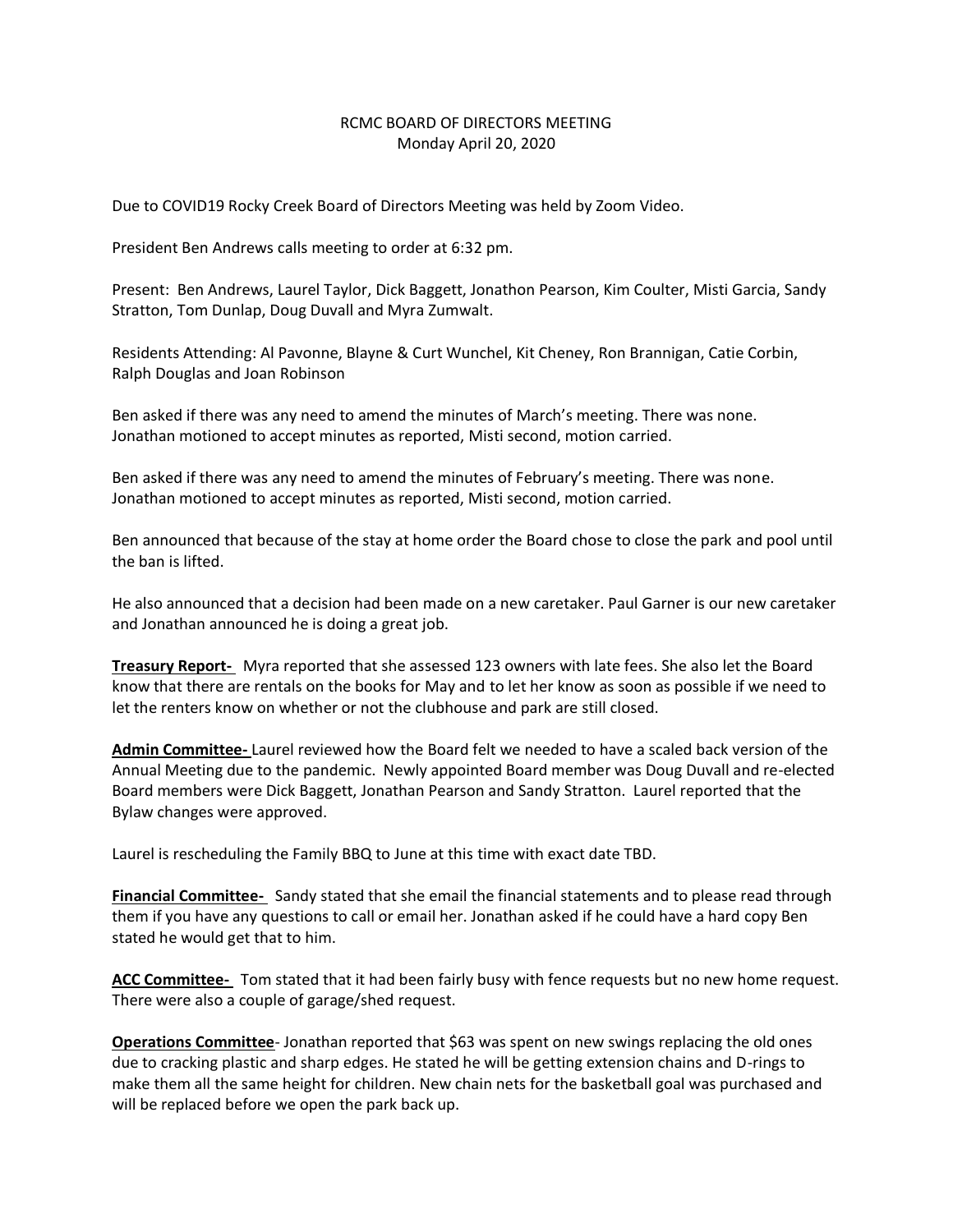Signs were made for the park with the closure notice but the one on the pole by the back entrance had been pulled out of the ground. Jonathan stated a police report had been filed against the kids who violated the stay at home order and had brought their motorized vehicles into the park doing damage to the volleyball court and tearing up grass. Laurel, Dick and Doug were there after it happened. Jonathan suggests a high-tech game camera that will send a push notification when it activates. The cost is \$179.99 + the cost of a 3-year protection plan. He stated it is easy to use and works with a phone. Dick asked where it would be mounted and what will it look like. Jonathan stated there are 3 trails that lead into the back-gate entrance and that it could be mounted into the trees to catch anyone coming in the back-gate entrance. Some of the other options mentioned was to buy supplies to close off the back entrance and to only have enough space for a person to walk thru alleviating the option for a motorized vehicle to enter. After discussion about how those who live on the back side of the community would be cut off from entering the park from that direction the board decided against that option. Ben explained that there are some people who do drive their golf cart through that entrance to go to the pool. Myra asked why not make a path to the main road from the back entrance with crushed granite or something like that so they have a path to drive on and not across the grass.

Misti asked why would we want to buy a game camera if our current system caught who came in. Ben explained that although our current system caught that area it does not let you identify them up close whereas a game camera would. The clubhouse cameras only caught the color of the vehicles not the people on them clearly. The game cameras is also equipped with night vision technology and could catch people coming and going if we happed to have malicious play again. Opposing side is we have not had a lot of offenses but this would help us be proactive.

Laurel asked what is the total cost. Jonathan reported it is roughly \$180 for camera and extra warranty is \$22 so \$202. Doug asked what if someone steals it. Jonathan stated that it would be chained high up in the trees and they would have to use a ladder and bolt cutters to get it down. Myra asked what the warranty covers. Jonathan stated it would cover acts of weather but also theft.

## **Laurel motioned to purchase said game camera, chain and lock, Dick seconded motion carried.**

It was asked if we could ban an owner from coming onto the park if they violate the rules. Can we put it in the Bylaws stating if you vandalize the park or pool that you could/will be banned from use of the pool and park? Ben suggests talking to our attorney and see if there is any president on this matter. If an owner does something and then does it again can we ban owners. Jonathan stated that he loves our community and that if he had not been on the Board he would have thought that there would be consequences if you or anyone in your household does damage. Ben will consult with our attorney and as them if we can fine owners if they break the rules.

# **Rules Committee-** No activity at this time

## **Old Business**

Well issue-Tom discussed the well issue. He stated it can be capped off. He is hoping to get this accomplished this year so our taxes will be reduced. Dick asked that when it is capped off can we remove the fence and structure around it? Tom said only if we take out outlets. Ben stated that the structure is in disrepair and needs to be taken down. Jonathan suggested to just add a lock and chain to the fence.